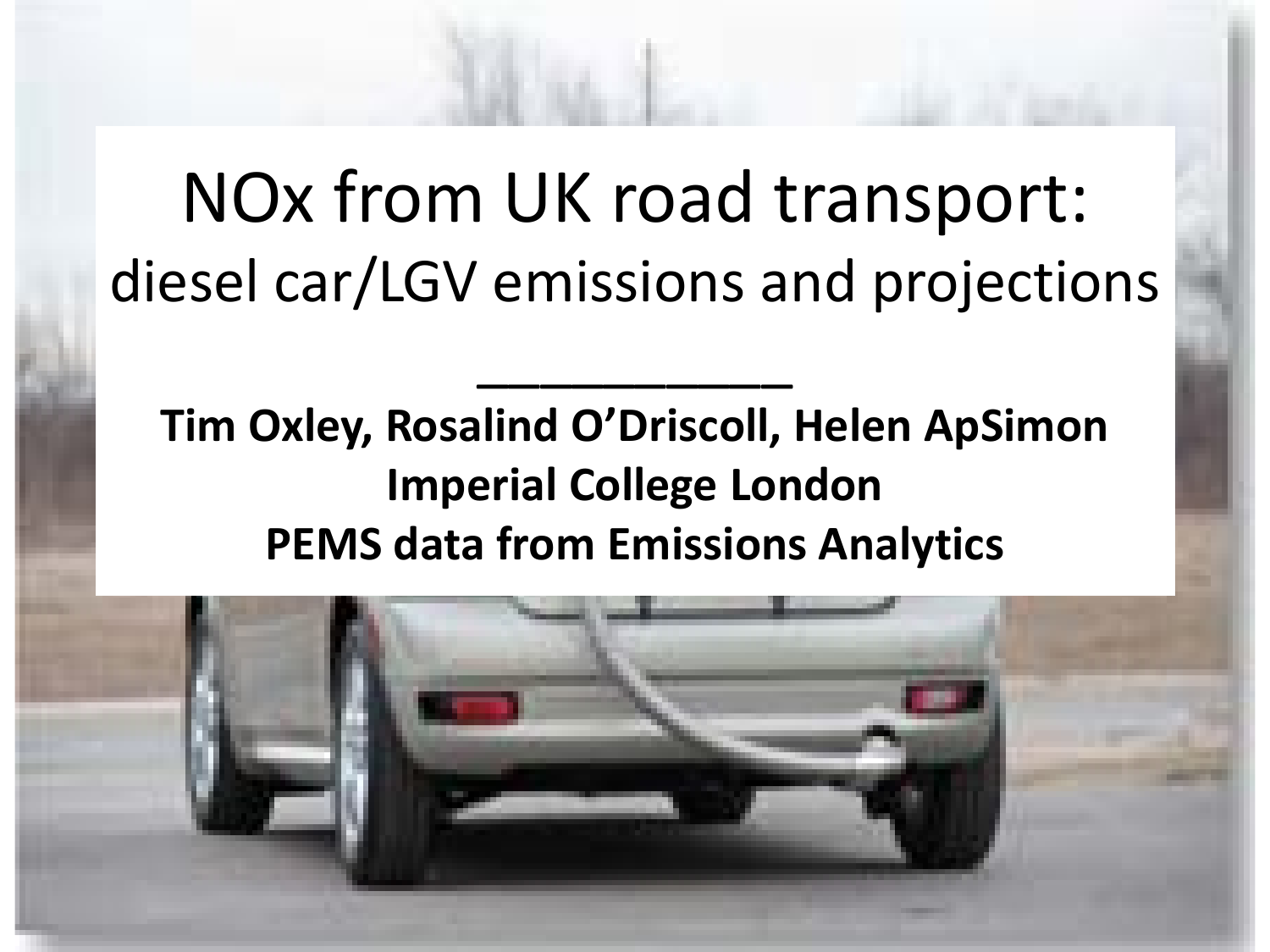- **1. Emission trends and projections, and contribution from diesel cars and LGVs**
- **2. PEMS observations of new Euro 6 vehicle NOx and NO2 emissions**
- **3. Conformity factors, Euro 6c and beyond**
- **4. Sensitivity studies for NO2 concentrations**
- **5. New technologies and further work**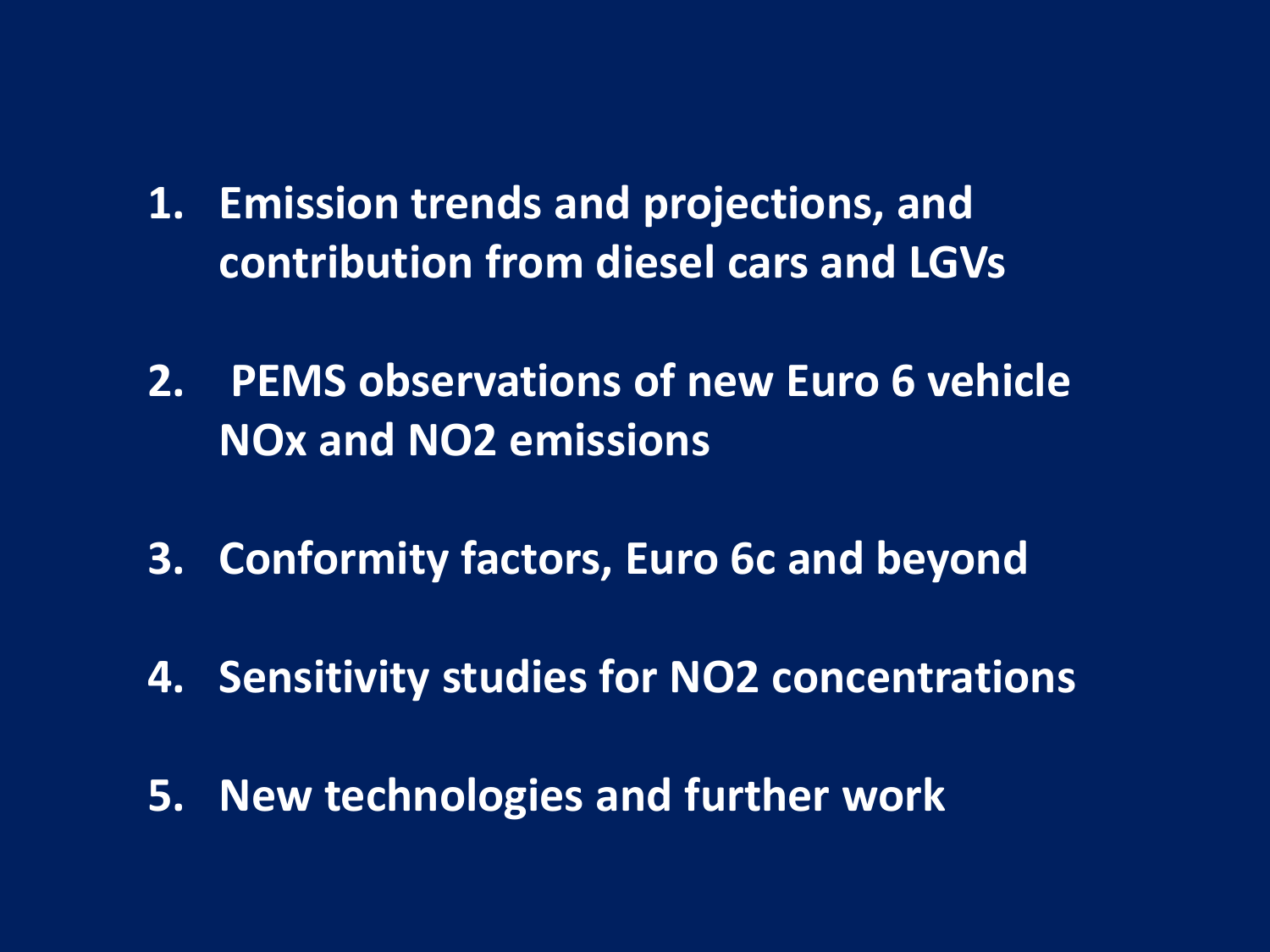#### **Transport large proportion: diesel cars/LGVs a major part**



**Gothenburg 2020**

Total UK Emissions of NOx (as NO<sub>2</sub>) by Source Sectors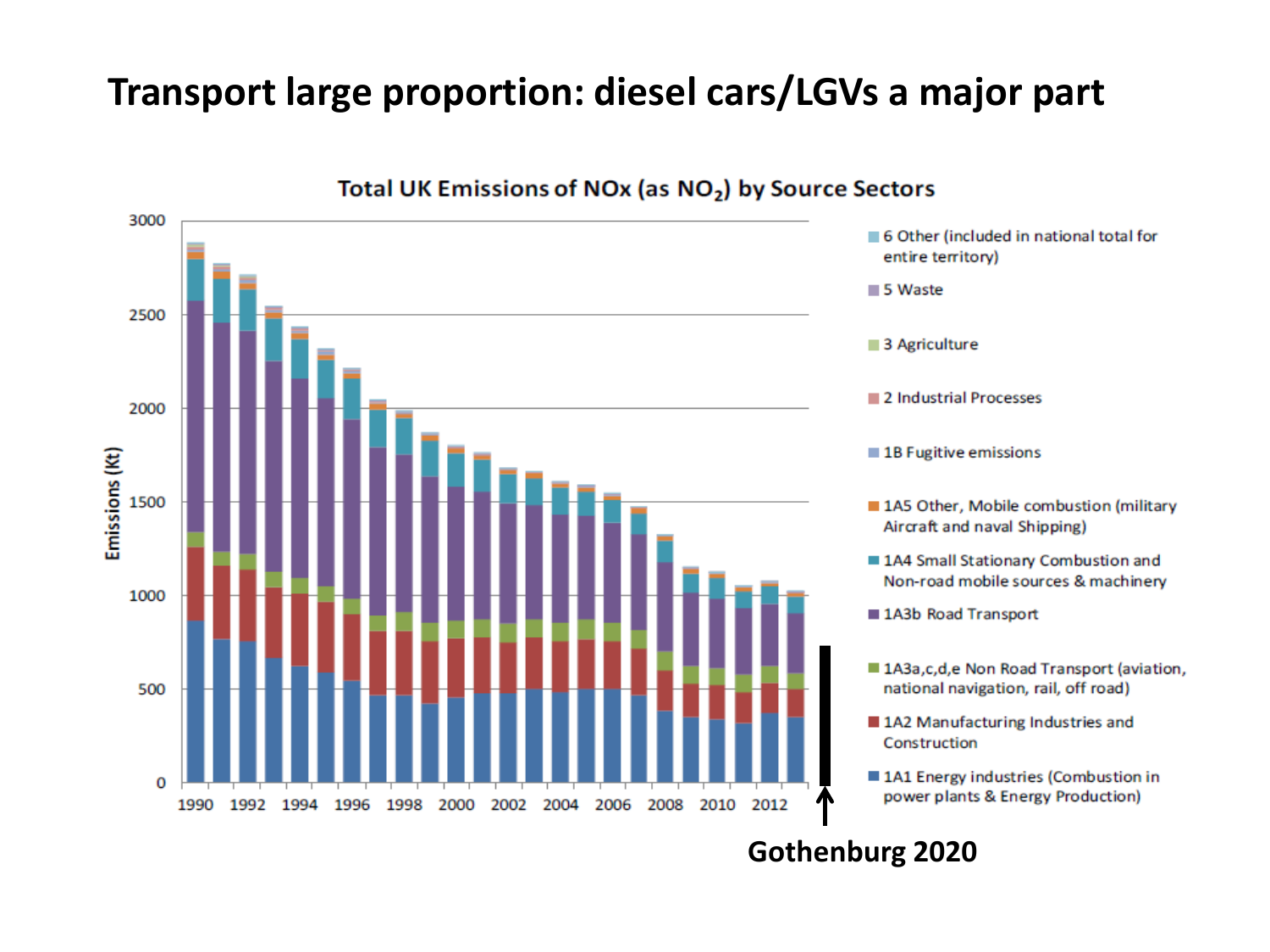#### **Euro 6 diesel cars**

**1. Euro 6 standard (test cycle) 80mg/km Nox**

**2. COPERT 4.10 EFs used in NAEI/UKIAM for Euro 6a as introduced now -> urban ave 225 to 250 mg/km** *conformity factor ~ 3.0*

**3. COPERT 4.11 EFs for tighter Euro 6c standards from 2017/2018 (based on PEMS testing) -> urban average ~120 mg/km** *i.e. conformity factor 1.5*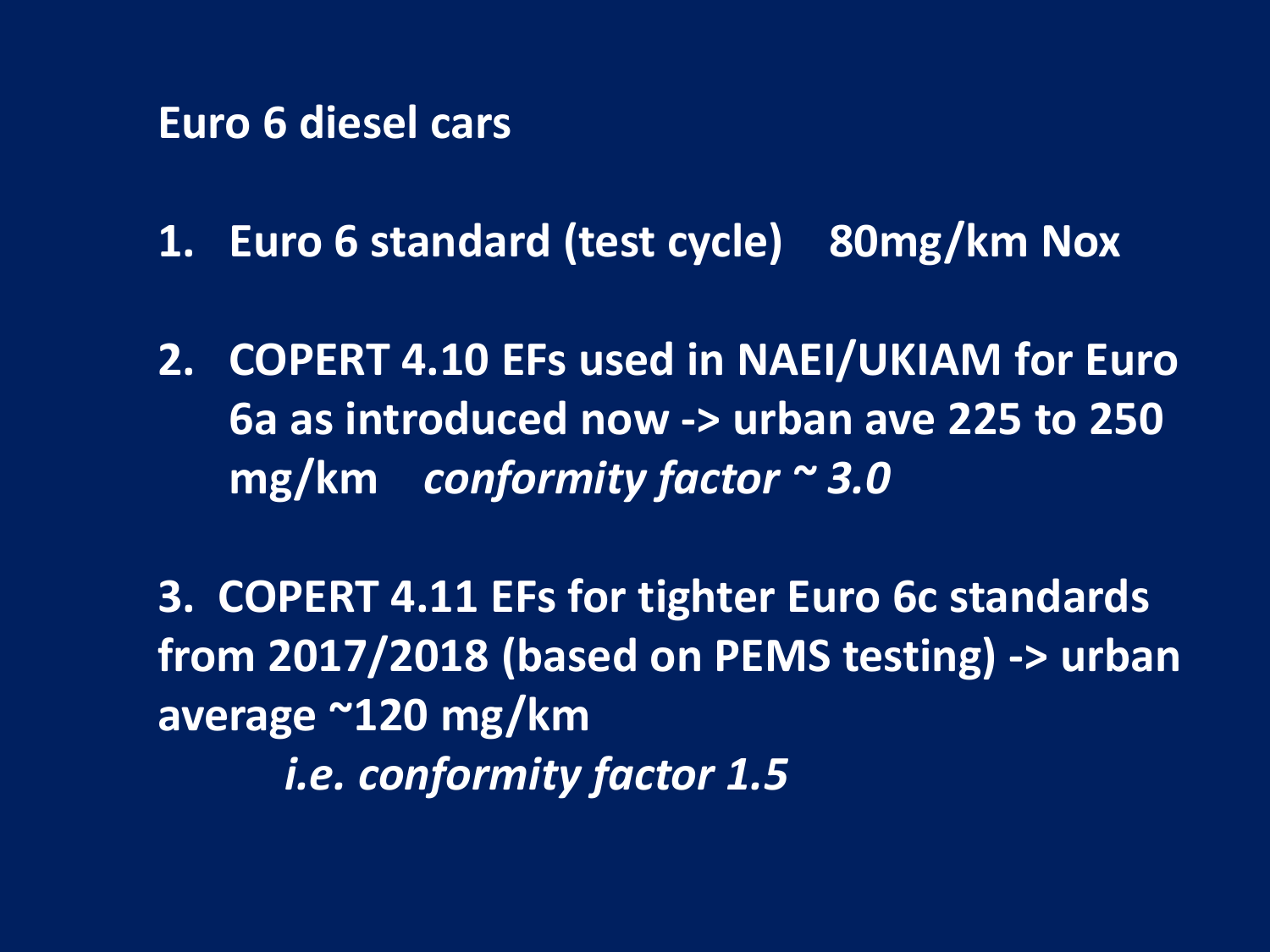# **Benefits of PEMS**



- Real on-road testing using PEMS is a powerful ۰ research method
- Authentic and cost effective
- Works on all vehicle types ۰
- No permanent vehicle modification required ۰
- Flexible location ۰
- High rate of data acquisition  $-1$  Hertz ۰
	- Measures CO,  $CO<sub>2</sub>$ , NOx, NO<sub>2</sub> and THC

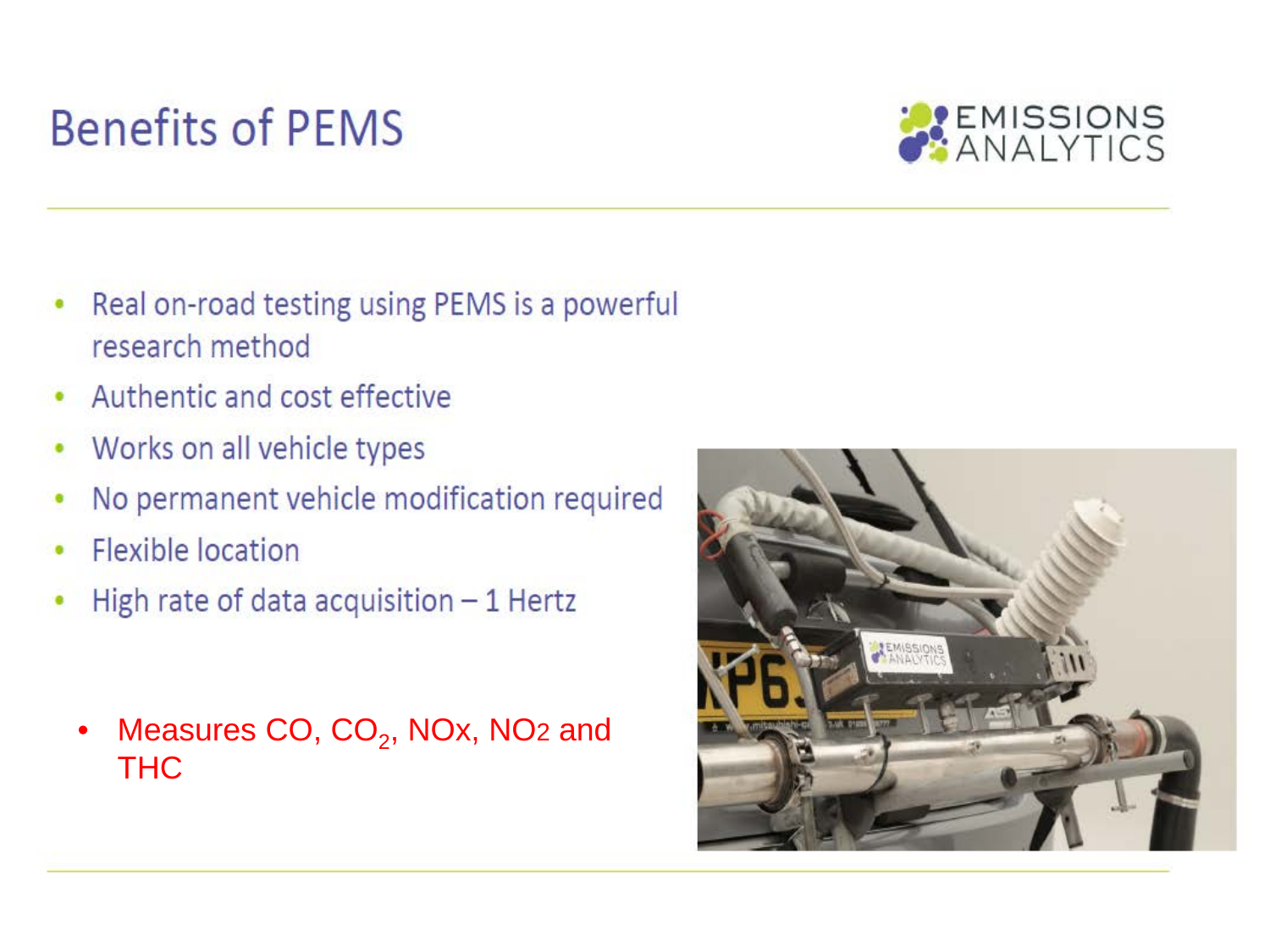## **Analysis:comparison PEMS & COPERT**

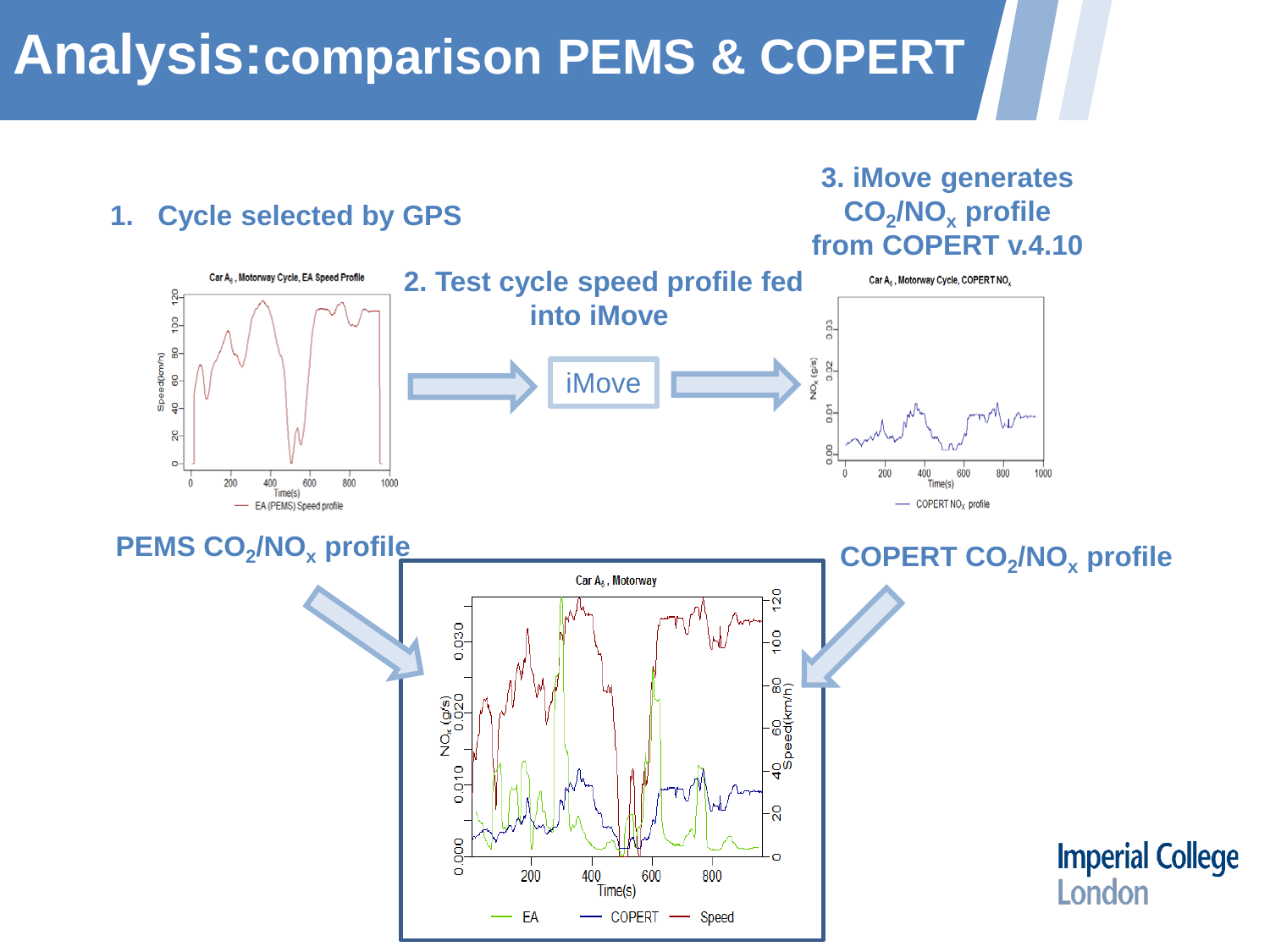

**Temporal pattern: poor correlation with speed; coincidence of peaks with acceleration** *-> comparison with more detailed model such as EnViVer*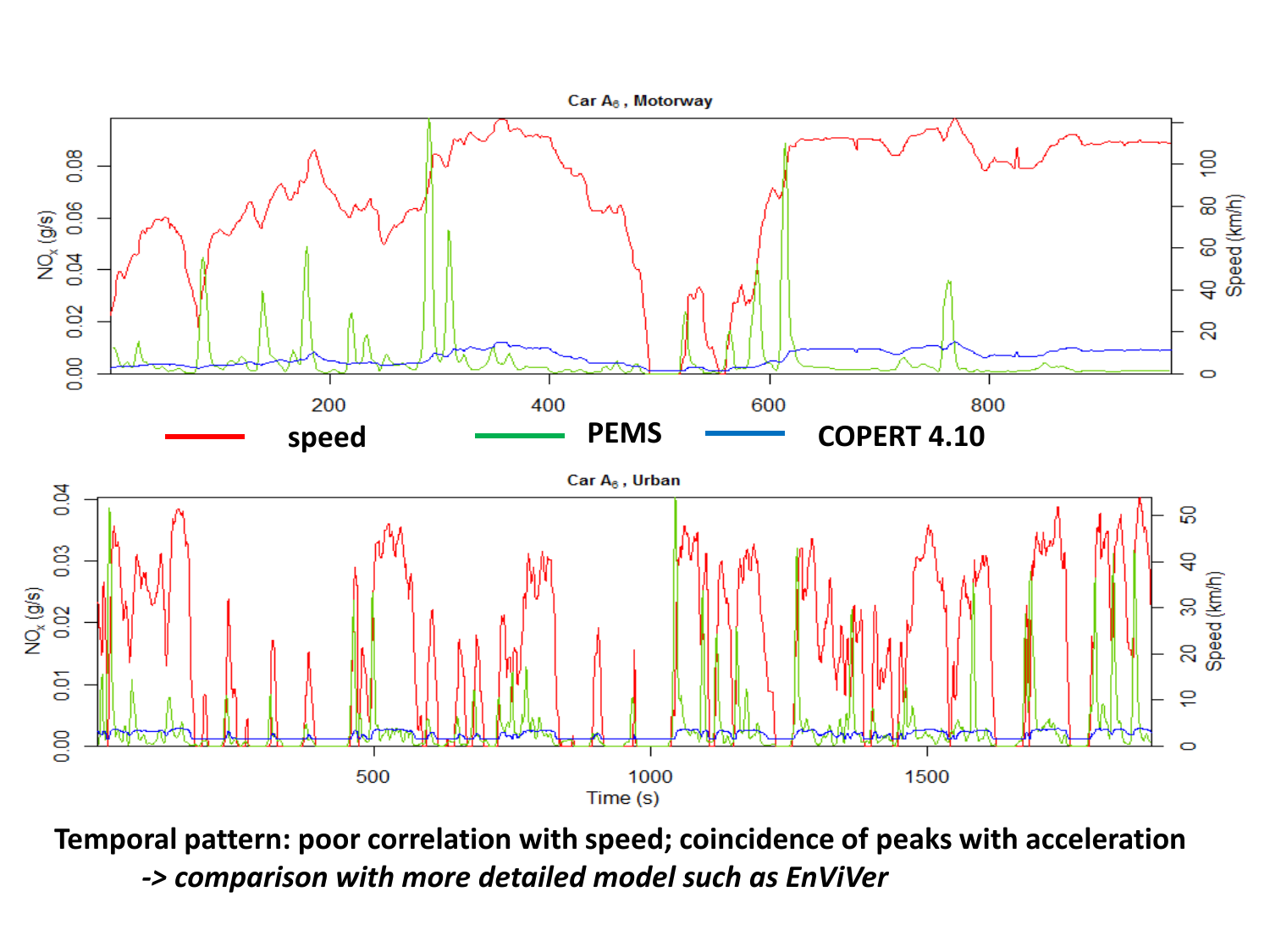# **Average NO<sub>x</sub> Emission**

- **Diesel cars: A,B,C Euro 6, D&E Euro 5: No vehicle met the Euro Standard (? even tighter Euro 6c standard feasible?)**
- **Seemed to be improvement from 5 -> 6 (especially on motorways)**
- **COPERT returned reasonable estimates for NO<sub>x</sub>, sometimes overestimate, sometimes underestimate**

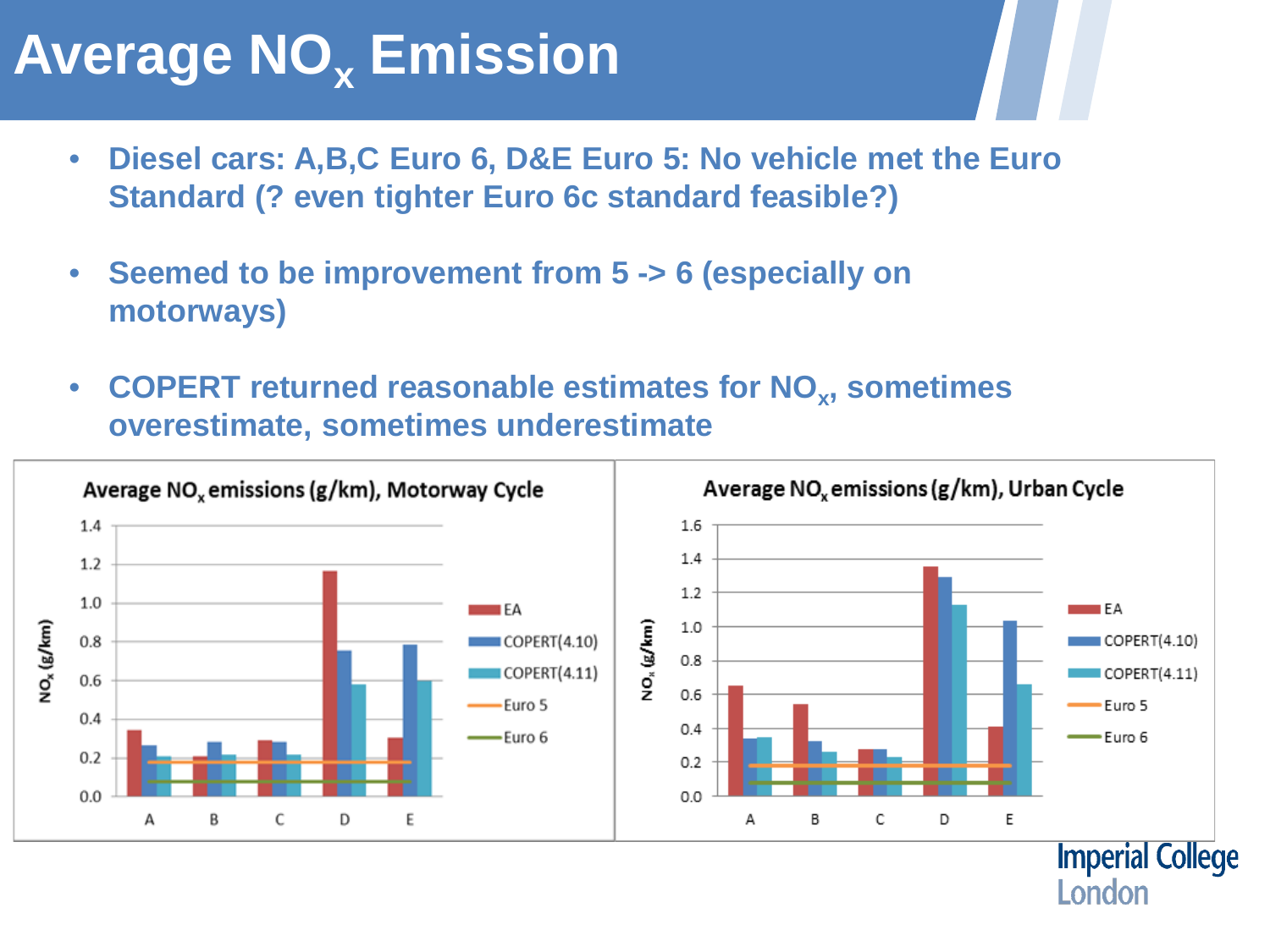#### **Variation in conformity factors Euro 6 diesel cars**



 $\Box$  Urban cycles Motorway cycles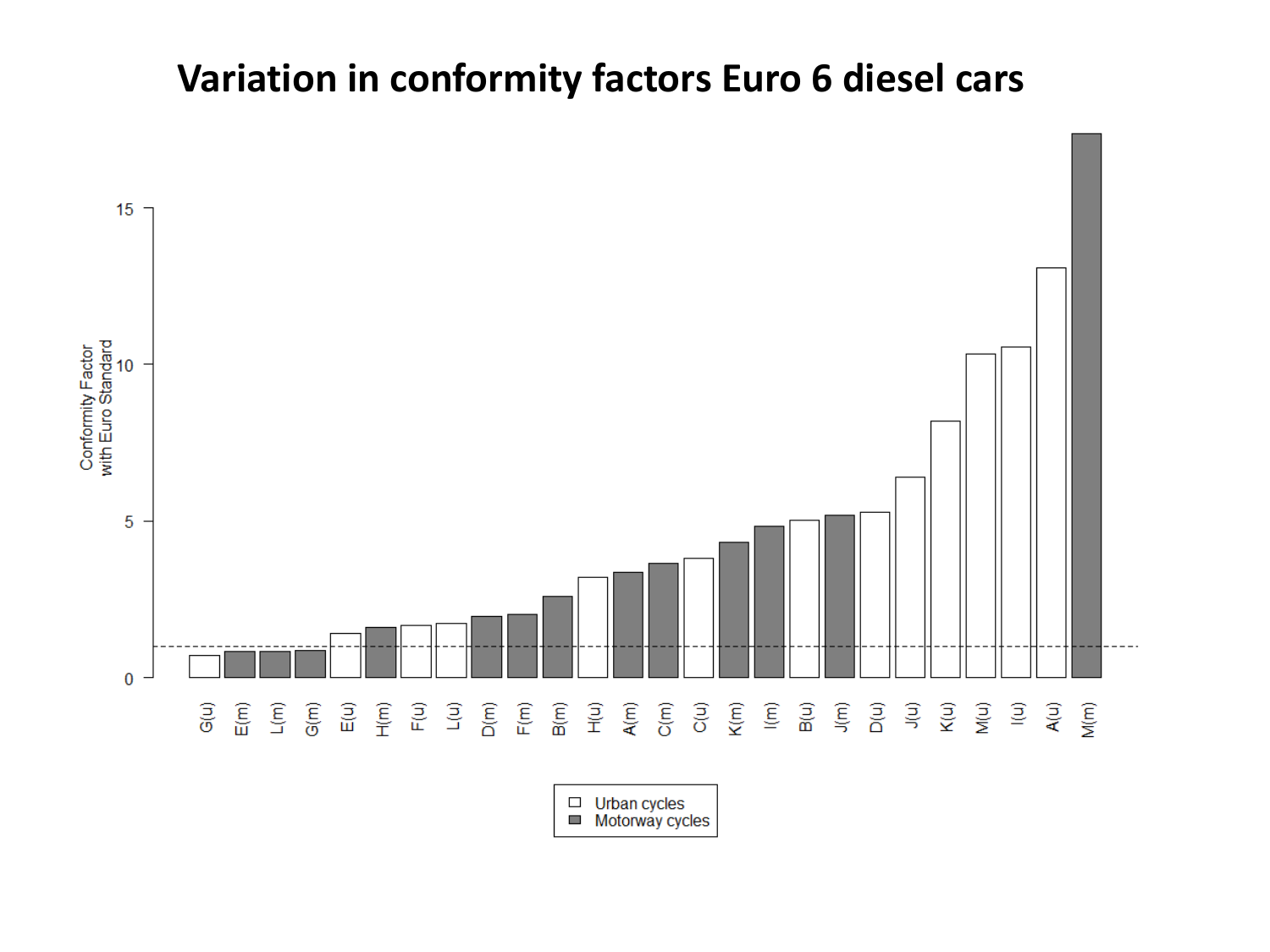## **NO2/NOx ratio as a function of speed**

- **No consistent relationship is found between NO<sub>2</sub>/NO<sub>x</sub> ratio and speed**
- **COPERT underestimates primary NO<sub>2</sub> emissions in urban areas where public exposure is greatest**
- **Some cars very high % of primary NO<sub>2</sub> in urban areas**
- **COPERT v4.11 assumes a ratio of 0.3 for diesel passenger Euro 6 cars**

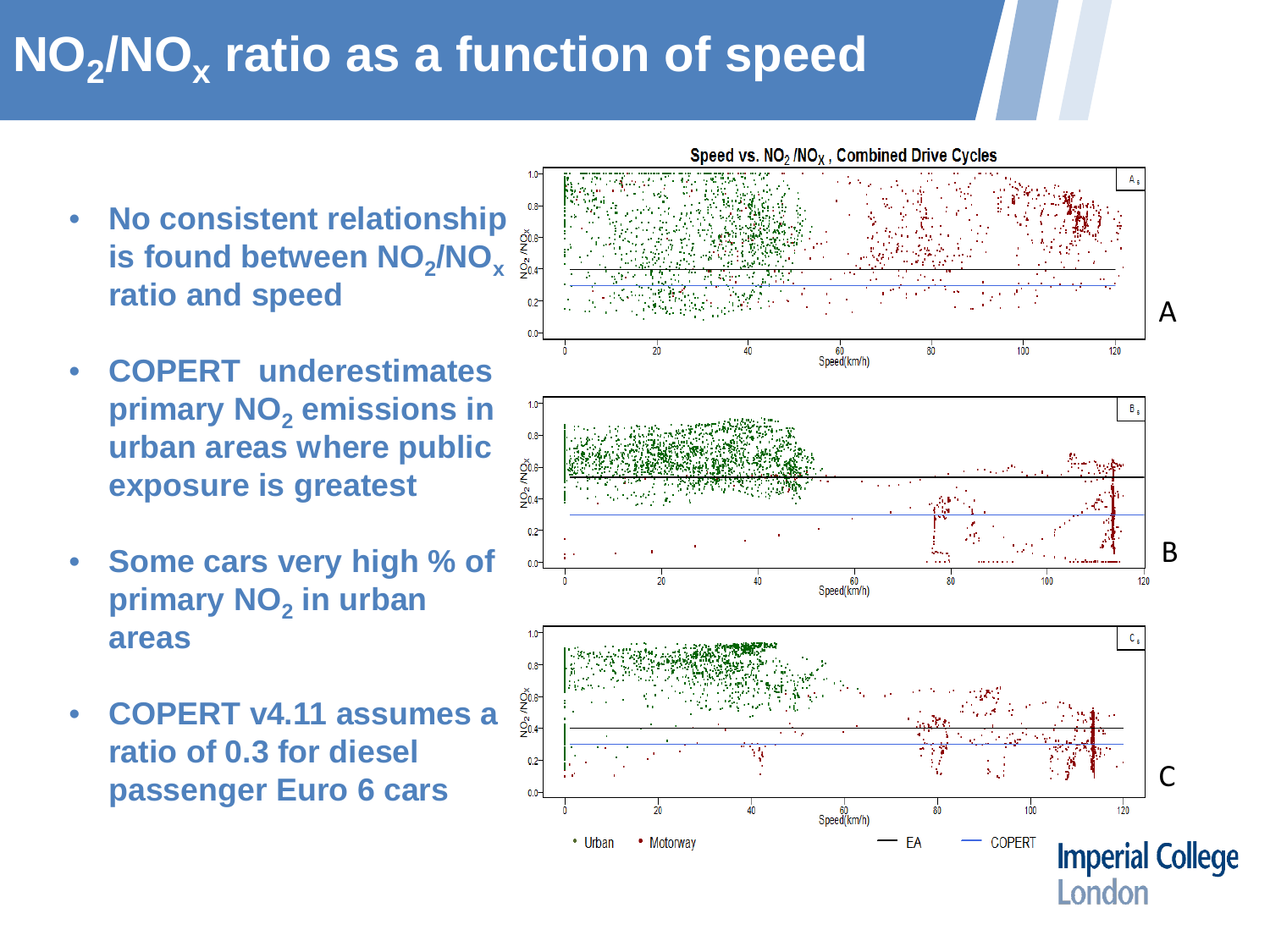#### **Average fractions primary NO2: motorway/urban**

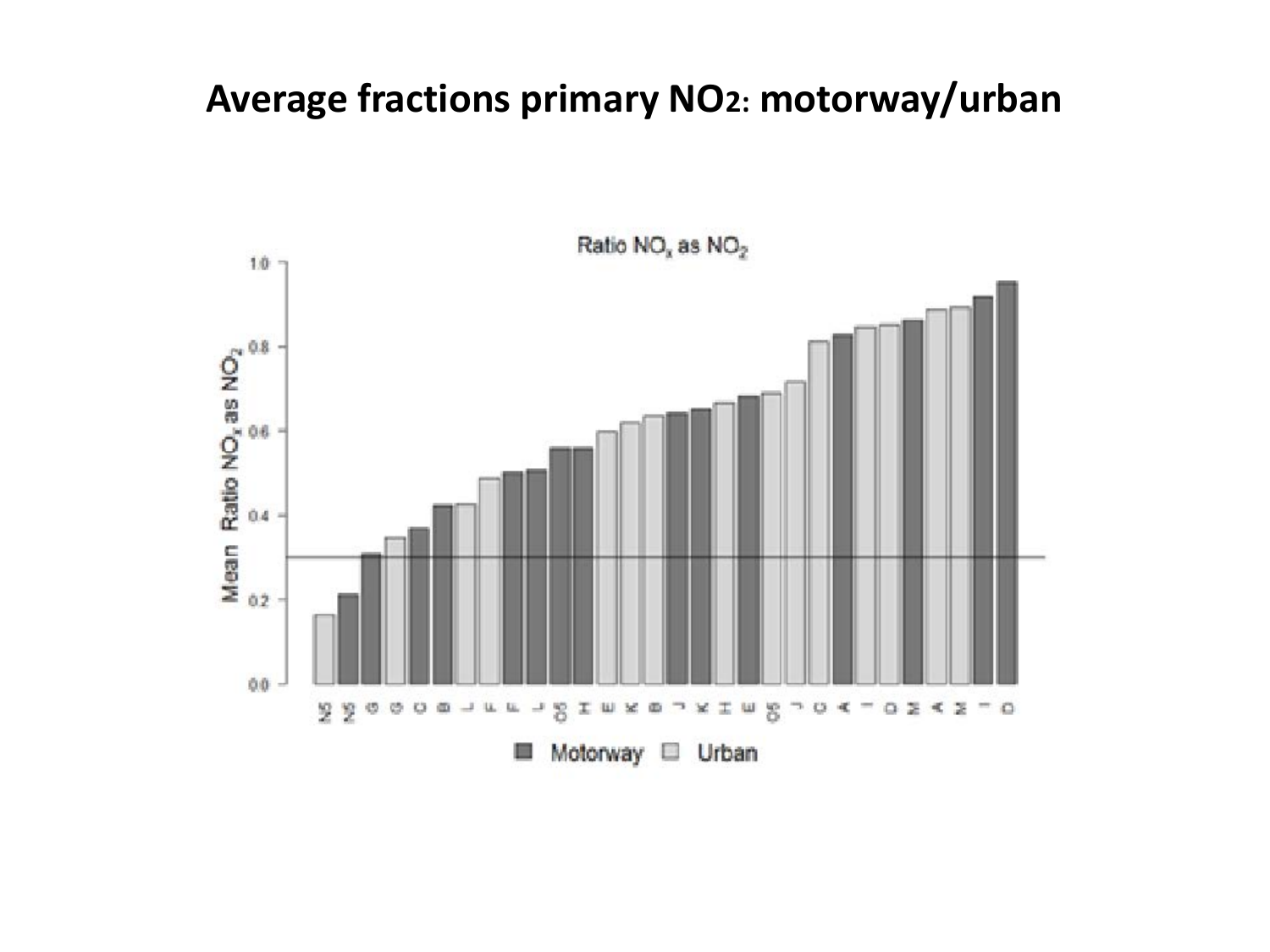### **Scenario analysis: road side NO2**

*Assembly of urban roads: different traffic flows, vehicle mixes, speeds and background modelled by UKIAM/BRUTAL*

**1. Baseline assuming Euro 6a emissions from COPERT 4.10.** 

- **2. Diesel cars in 1 changed to Euro 6c emissions from COPERT 4.11**
- **3. All diesel cars, taxis, LGVs with Euro 6c emissions COPERT 4.11**
- **4. As 3 but with higher fNO2 of 0.6 instead of 0.3**
- **5. As 3 but assuming further scaling of diesel emissions to CF =1.0**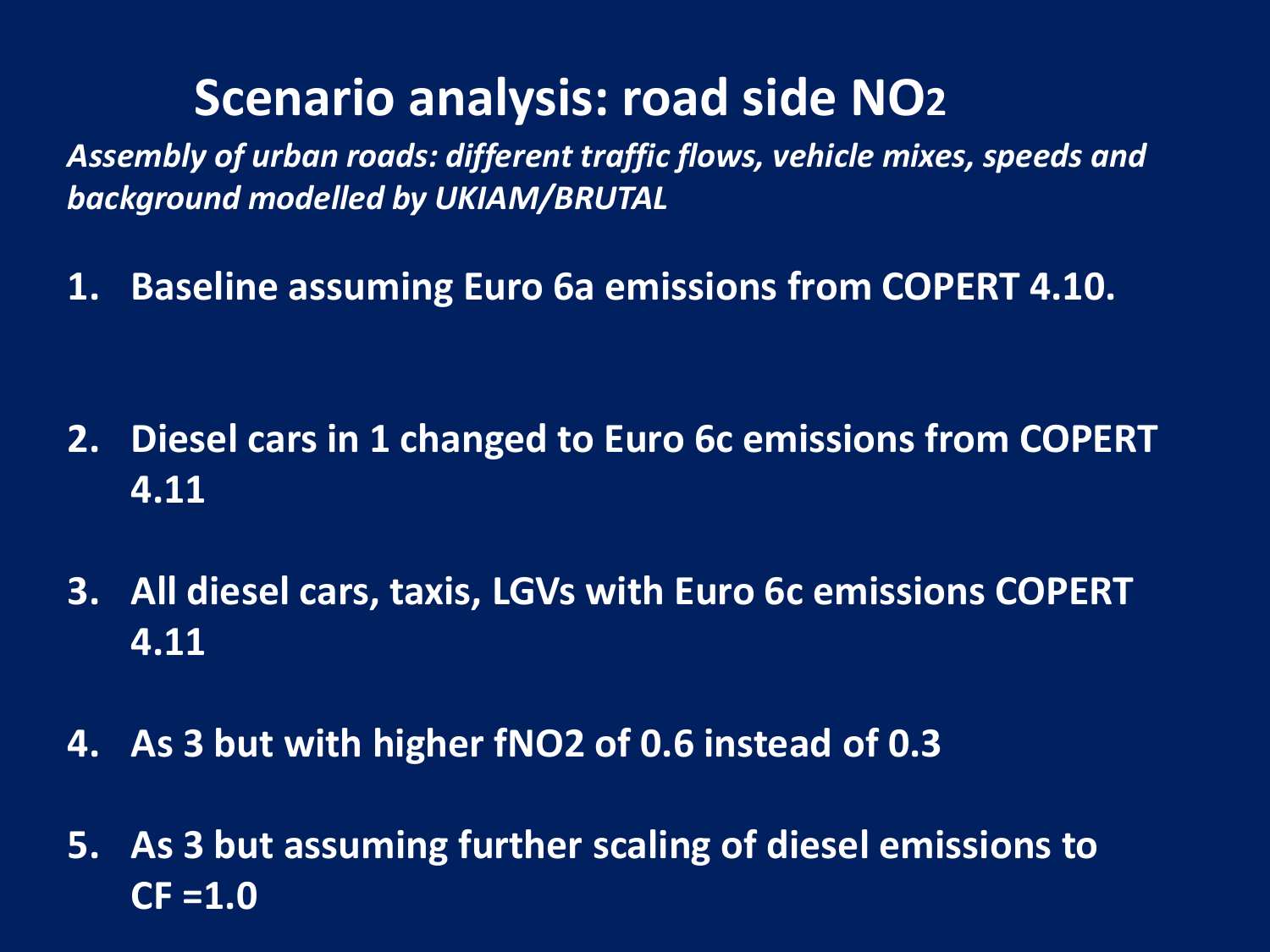